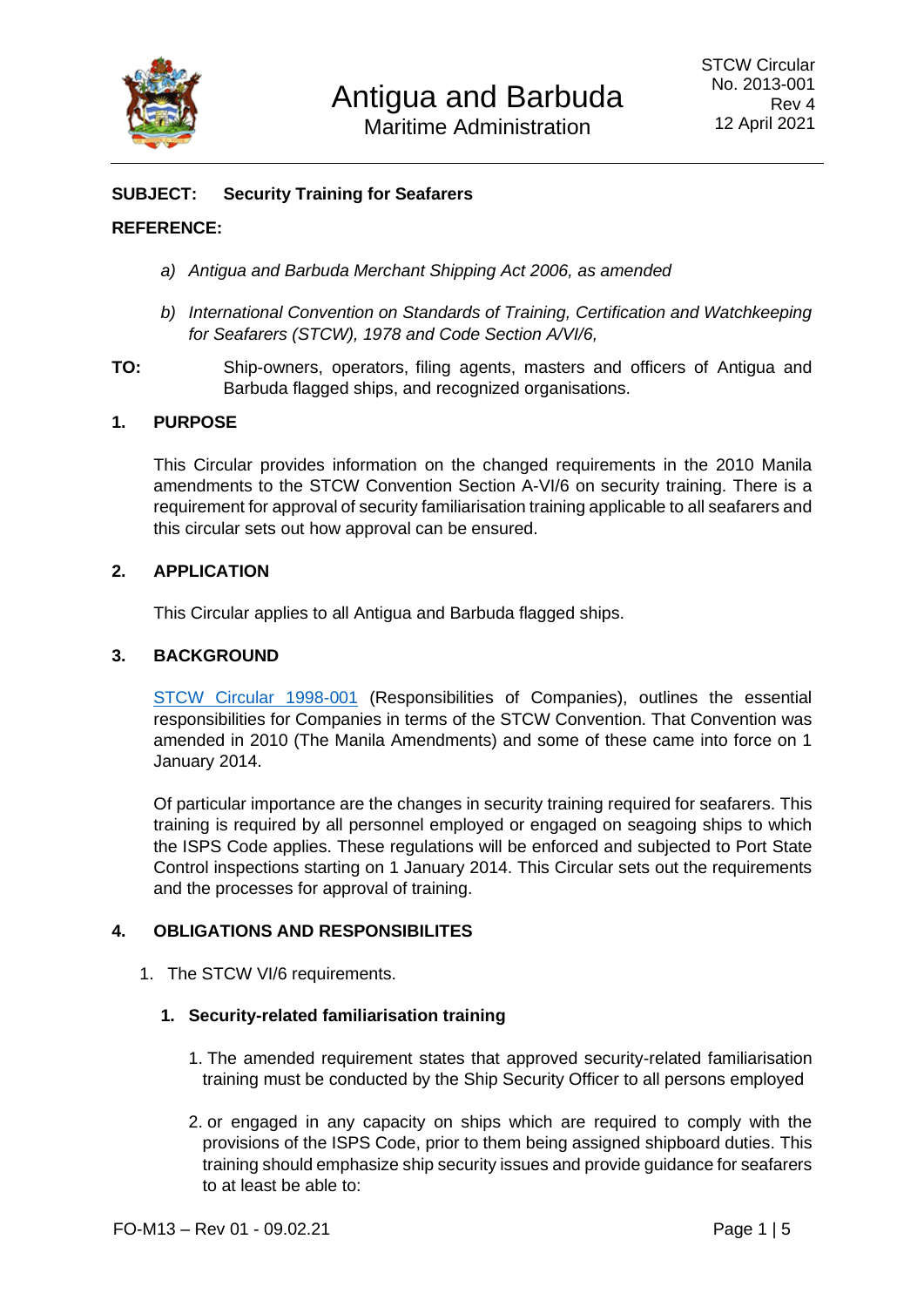- 1. report a security incident, including a piracy or armed robbery threat or attack.
- 2. know the procedures to follow when they recognize a security threat; and
- 3. take part in security-related emergency and contingency procedures.

\_\_\_\_\_\_\_\_\_\_\_\_\_\_\_\_\_\_\_\_\_\_\_\_\_\_\_\_\_\_\_\_\_\_\_\_\_\_\_\_\_\_\_\_\_\_\_\_\_\_\_\_\_\_\_\_\_\_\_\_\_\_\_\_\_\_\_\_\_\_\_\_\_\_\_\_\_\_\_\_\_\_

- 3. In this, the approach is very similar to that adopted in STCW VI/1 for Safety Familiarisation Training and it is anticipated that the Security Related Familiarisation Training will normally be incorporated into the normal safety familiarisation training programme and incorporated into the ship's ISM system.
- 4. Documentary evidence must be kept by the ship to demonstrate that this training has been completed. The existing method of recording the safety familiarisation training may be adopted to document the completion of the security-related familiarisation training.

## **5. Approval of training**

1. The amended requirement states that the security related familiarisation training must be "approved". ADOMS will accept that any security familiarisation training that is included in the "approved" ship security manual and which covers the material in Section A-VI/6 paragraph 1 may be regarded as "approved" for the purposes of the STCW requirement.

## **6. Trainers**

1. The STCW says that the person delivering the training should be the ship's Security Officer or an "equally qualified person". ADOMS would confirm that any person holding a Ship Security Officer certificate is regarded as an "equally qualified person" for the purposes of delivering this training.

### **2. Security awareness training:**

- 1. In addition to the security-related familiarisation training, security awareness training must be undertaken by all seafarers without designated security duties employed or engaged in any capacity on ships which are required to comply with the ISPS Code. This training leads to the issuance of an STCW Certificate of Proficiency meeting the requirements of Section A-VI/6, paragraph 4, of the STCW Code. On completion of this training, a seafarer will at least be able to:
	- 1. contribute to the enhancement of maritime security through heightened awareness.
	- 2. recognize security threats; and
	- 3. understand the need for, and methods of, maintaining security awareness and vigilance.
- 2. This training will generally be part of a shore-based course which has been approved.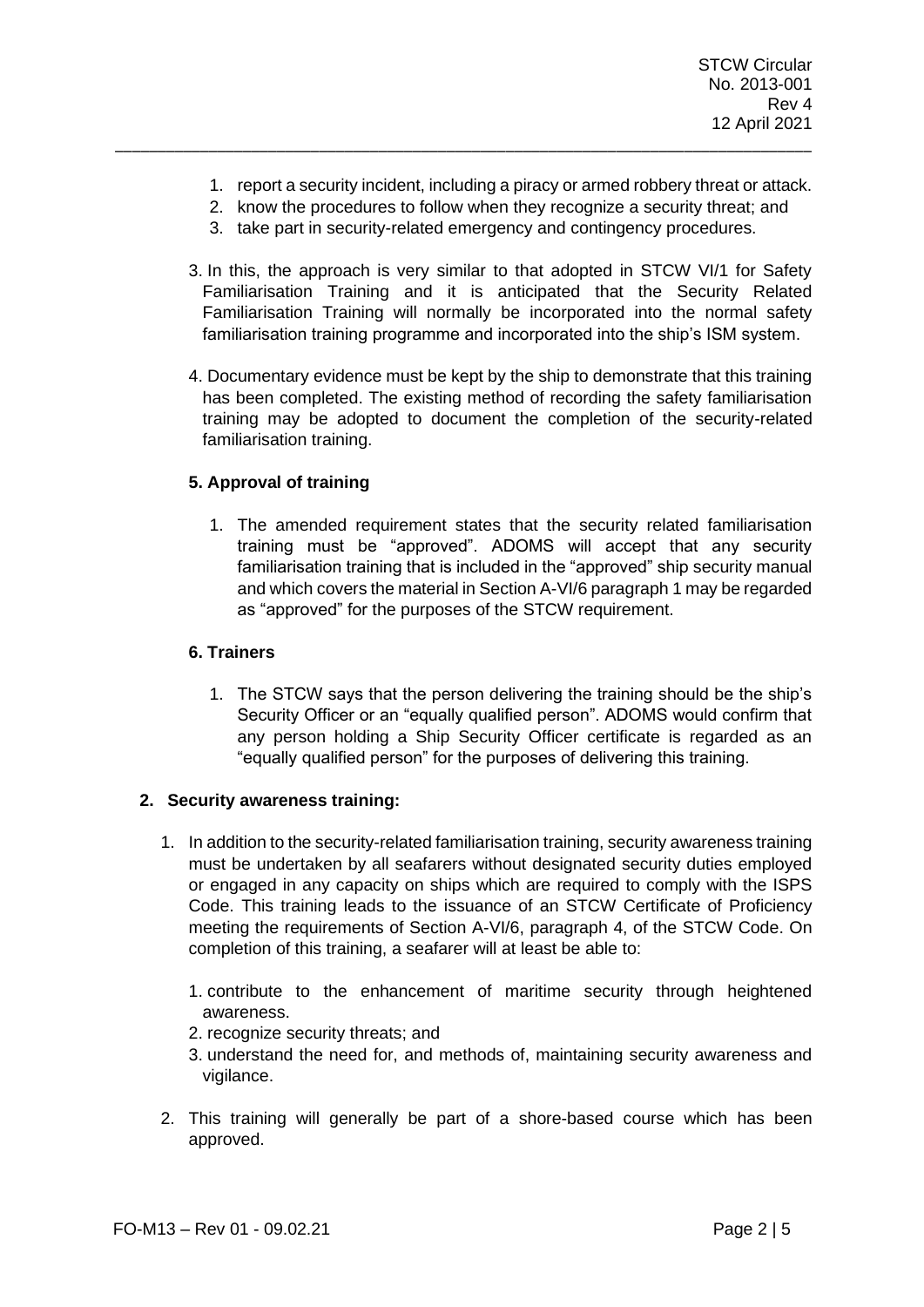## **3. Transitional provisions:**

1. The Manila Amendments allowed for a transitional period during which seafarers who commenced service prior to the date of entry of the requirement can satisfy this security awareness training by demonstrating:

\_\_\_\_\_\_\_\_\_\_\_\_\_\_\_\_\_\_\_\_\_\_\_\_\_\_\_\_\_\_\_\_\_\_\_\_\_\_\_\_\_\_\_\_\_\_\_\_\_\_\_\_\_\_\_\_\_\_\_\_\_\_\_\_\_\_\_\_\_\_\_\_\_\_\_\_\_\_\_\_\_\_

- 1. approved seagoing service for at least 6 months in the previous three years; or
- 2. having performed security functions considered equivalent to 6 months service in the past three years, or
- 3. by passing an approved test, or
- 4. by completing the approved training.
- 2. That transition period ended on 1 January 2014 and owners are reminded that they need to ensure that all seafarers who require this training acquire the appropriate documentary evidence of training before that date.
- 3. However, ADOMS has been advised that in some country's final approval of some security awareness training courses has not yet been completed. Seafarers who have been serving on board after 1 January 2014, and who have not been able to attend an approved security awareness training course in accordance with STCW Section A-VI/6.4 prior to joining will not be in possession of documentation showing attendance at an "approved" course.
- 4. For these seafarers, and until courses are approved in their country of origin, ADOMS will accept documentary evidence of attendance at any security awareness course that covers the subject material in STCW Table A-VI/6-1 even though the course may not yet be "approved" by the administration in the country of origin. On completion of their contracts these seafarers should complete the approved training before engaging another contract and in any event the seafarer shall have evidence of completing an approved course by 1 July 2015 at the latest.

### **3. Seafarers with designated security duties:**

- 1. This training must be undertaken by seafarers, employed or engaged in any capacity on ships which are required to comply with the provisions of the ISPS Code, who have designated duties under the ships security plan, including antipiracy and anti-armed robbery-related activities. This training leads to the issuance of a STCW Certificate of Proficiency meeting the requirements of Section A-VI/6, paragraphs 6-8, of the STCW Code 1978, as amended. On completion of this training, a seafarer will at least be able to:
	- 1. maintain the conditions set out in a ship security plan;
	- 2. recognize security risks and threats;
	- 3. undertake regular security inspections; and
	- 4. properly use security equipment and systems.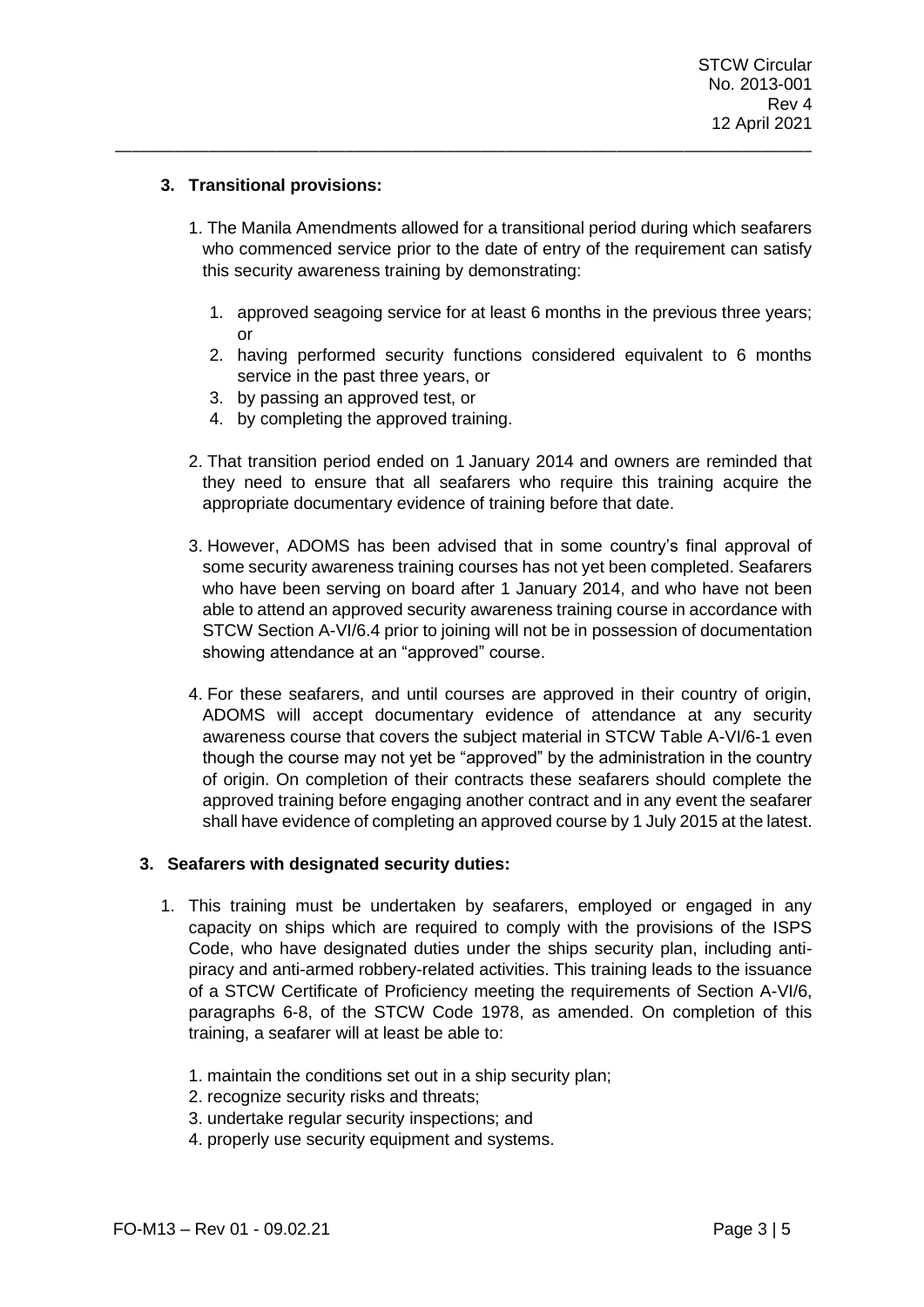2. Like the Security Awareness training, this requirement had transitional provisions in place until 1 January 2014. Seafarers with designated security duties who commenced an approved seagoing service prior to 1January 2014 can demonstrate competence to undertake the tasks, duties and responsibilities listed in column 1 of table A-VI/6-2 of the STCW Code 1978 until 1 January 2014 by:

\_\_\_\_\_\_\_\_\_\_\_\_\_\_\_\_\_\_\_\_\_\_\_\_\_\_\_\_\_\_\_\_\_\_\_\_\_\_\_\_\_\_\_\_\_\_\_\_\_\_\_\_\_\_\_\_\_\_\_\_\_\_\_\_\_\_\_\_\_\_\_\_\_\_\_\_\_\_\_\_\_\_

- 1. Having approved seagoing service as shipboard personnel with designated security duties, for a period of at least 6 months in total during the preceding 3 years, or
- 2. Having performed security functions considered to be equivalent to the seagoing service required above, or
- 3. Passing an approved test, or
- 4. Completing approved training

## **3. These are transitional provisions and after 1 January 2014 these seafarers must have the full documentation required by Section A-VI/6 paragraph 6.**

- 4. Certificates of proficiency on security-related training in security awareness Section A-VI/6 (4) and in designated security duties Section A-VI/6 (6-8) issued by Member Parties of the STCW Convention will be recognized by Antigua and Barbuda.
- **5. For the avoidance of doubt, it is confirmed that seafarers who have a certificate of proficiency as ship security officer [Section A-VI/5] are considered to have met both the "approved" security awareness training and the "approved" security training for seafarers with designated security duties.**
- 6. Seafarers without designated security duties must complete the security awareness training set out in Section A-VI/6 of the STCW Code 1978, as amended, at least one time in their career.
- 7. Table B‐I/2 of the STCW Code, as amended, contains a list of certificates or documentary evidence required under the relevant provisions of the Convention. Please note that the certificates or documentary evidence under the 2010 Amendments have changed in respect of contents and title. However, Administrations may issue certificates and documentary evidence under the provisions of the 1995 STCW amendments with a validity that should not extend beyond 1 January 2017 or new certificates under the provisions of the 2010 Amendments, as appropriate.

### **4. Transitional provisions which do not relate to certification issues**

- 1. Reg. I/15 applies to the certification of seafarers. Therefore, any amendments that do not directly involve certification of seafarers under Reg. I/15 should have been implemented as of 1 January 2012.
- 2. The amended requirements of Chapter VIII (Standards regarding watchkeeping) will come into force on 1 January 2012. However, some aspects of seafarer training, for